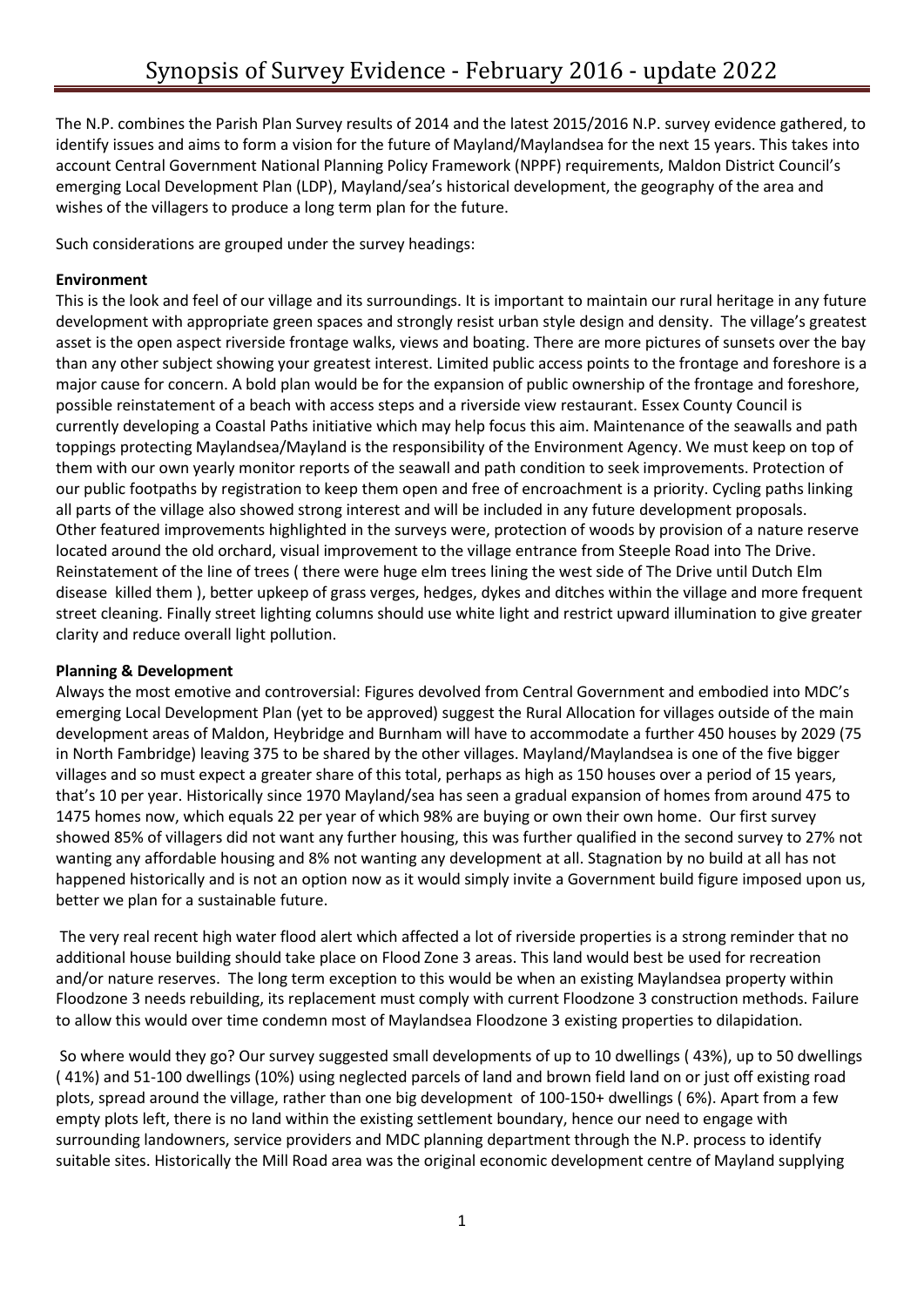fresh fruit and vegetable produce to the London markets. Now overtaken by global market forces it is a brown field area in need of sustainable re-development.

What mix of housing? Our survey helps us here, they should be compatible with the surrounding properties, if houses/flats no higher than two stories, in the ratio of 22% detached houses, 24% semi-detached houses, 12% chalets, 27% bungalows, 5% flats and10% terraced/mews of which 40% of the total must be affordable homes (available for villagers first). The mix of bedrooms from the survey are, 1 bed (9.5%), 2 bed (40%), 3 bed (22%), 4 bed (24%) and 5+ bed (4.5%). The density must reflect our rural village and there must be usable recreational green space and facilities to match. Those residents wishing to downsize and remain in the village favoured reasonably sized 1-2 bedroom bungalows (65%). Many residents work from home (180+) adding to the local economy with minimum travel. To enable growth, a possible solution would be for properties with workshop space attached, grouped on an attractive business style park.

What rate of development? Historically since the 1970's it has been at the average rate of 22 dwellings per year which is compatible with small developments spread around the village and probably the best rate for integration into the community.

Our primary school is currently experiencing increasing outside pupil numbers. An increase in the availability of affordable 2-3 bedroom properties would enable existing villagers children now grown up to buy property in the village which would add to the increase of the number of young children requiring schooling in the village.

With regard to features that define our Village and must be maintained in any expansion, over 90% surveyed agreed to each of the following statements:

To improve and protect public access to our seawall walks and riverside views.

To keep Mayland/Maylandsea as a separate village surrounded by green space free of development.

To maintain the existing boating scene and sailing activities.

## **Roads & Transport**

Almost all the village roads/pavements were made up in the early 1980's and many have suffered, from services being added or repaired since then, due to poor quality reinstatement (60% of Survey) especially the pavements, which are not designed to support vehicles parking two wheels on them. The survey showed 98% of village vehicles are parked off road with only 2% left parked on the road. This means 98% of village parking is of a transient nature to which 58% of villagers consider a problem, primarily at Imperial Ave shops (requires separated or marked pavement area) followed by parking too close to village exits to Steeple Road and on bends and pavements.

Since the closure of the lollypop person's position by ECC, the safety of our children crossing outside the school is of paramount importance. Two separate Mayland Parish Council requests for a Pedestrian Crossing and a 20mph speed limit have been turned down by Essex Highways, nevertheless it is the first survey choice, second was a ban on pavement parking.

Speeding vehicles calling for traffic calming measures is seen as a problem by most villagers. Contrary to popular belief that it is "outsiders" who are the culprits, the last police (advisory only) radar speed check found that more than 80% of the offenders lived in the village. So, more calls for speed cameras, road humps and priority sections need to be assessed against this backdrop. Is there an alternative solution?

Speeding along Steeple Road through the Mayland section also gave cause for concern to the survey residents. Recent police speed checks show the majority do comply with the 40mph but around 10% exceed this. Exiting from the village onto Steeple road is becoming more difficult due to the increased traffic flow to/from Steeple and St. Lawrence. A good solution would be for two mini roundabouts to be formed, one at The Drive/Steeple Road junction, the other at Grange Avenue/Steeple Road junction, thus slowing down the traffic flow between and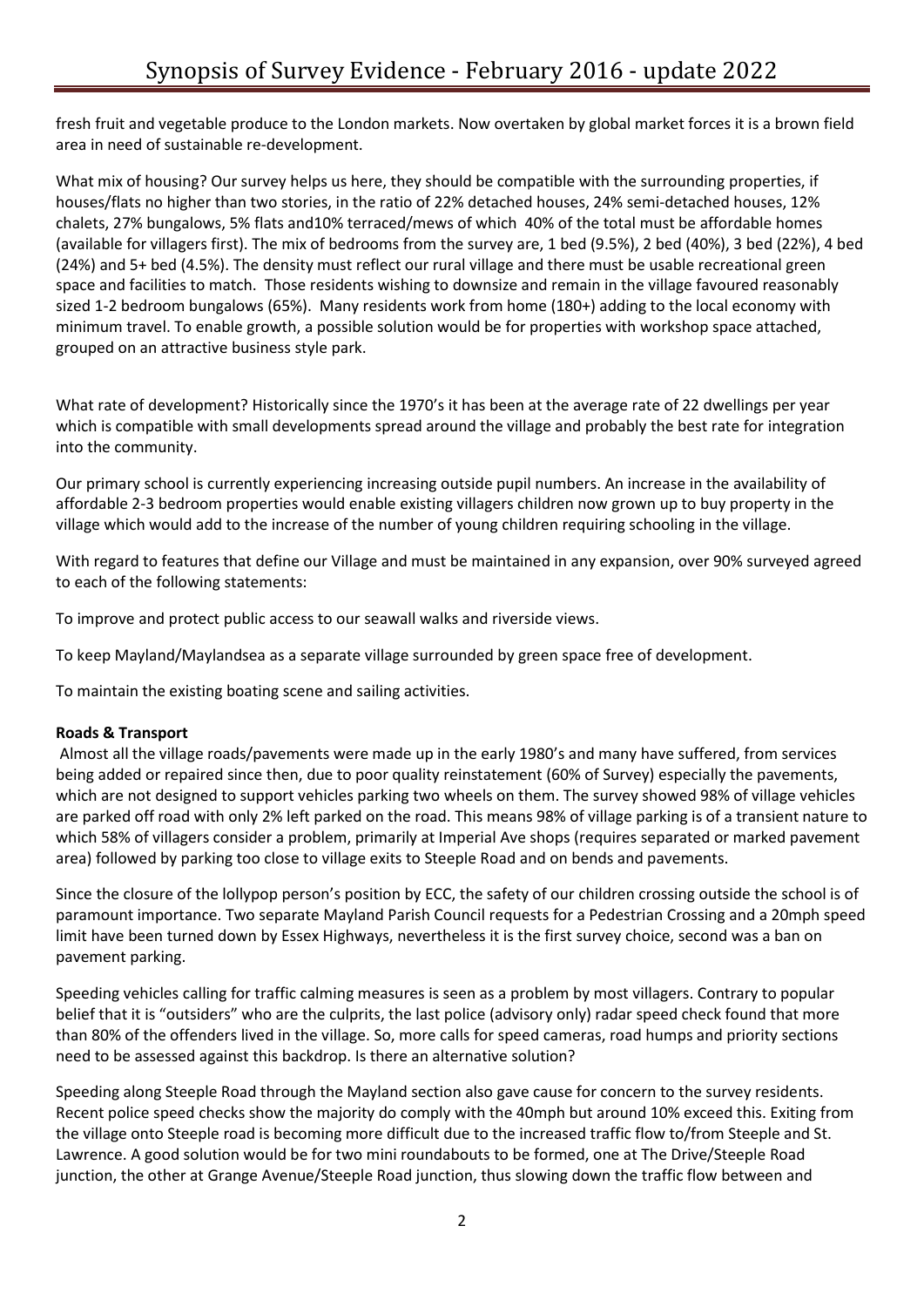facilitating safer exit from The Drive, Nipsells Chase and the Henry Samuel Hall carpark. Essex Highways have agreed to carry out a survey.

Winter gritting. The range of expectation within the village roads was quite wide with 45% surveyed being dissatisfied, mainly with the side roads and any slopes. ECC highways policy is gritting of bus routes only.

Car Ownership Survey per household:

1 car 16%, 2 cars 45%, 3 cars 23%, 4 cars or more 16% which equals 3053\*cars in the village. Usage of cars: Regular commute 33%, School run inside village 6%, School run outside village 3%, Leisure trips 58%

Route used leaving village to join Steeple road: The Drive 240 cars, Nipsells Chase 125 cars, Mill Road 10 cars, Grange Ave 5 cars. Going via Latchingdon 84%, via Althorne 16%. \*extrapolation from survey.

Travelling by car outside of the village was split between; 32% shopping, 22% doctor/dentist, 19% entertainment, 15% work, 9% railway station and 3% school.

Travelling by bus; 2%.

#### **Services**

These range from local authority provision to utility suppliers and survey evidence shows not all villagers know who is exactly responsible for what local authority service.

**Essex County council** is responsible for;

Emergency Services, Police, Fire, Ambulance.

Transport and Roads, Highways Department for road repairs, street lighting, gritting. Education and Schools.

Health and Social care.

**Maldon District Council** is responsible for;

Recycling rubbish and waste, dog bin collection, green waste collection.

Some parks and open spaces

Environment and planning.

**Mayland Parish Council** is responsible for**;**

Some street lighting

Its own parks, nature reserve and open spaces

Some street verges

**Public Utility Companies** are responsible for;

Mains electricity

Mains gas

Mains water

Sewerage treatment

Telephone and broadband.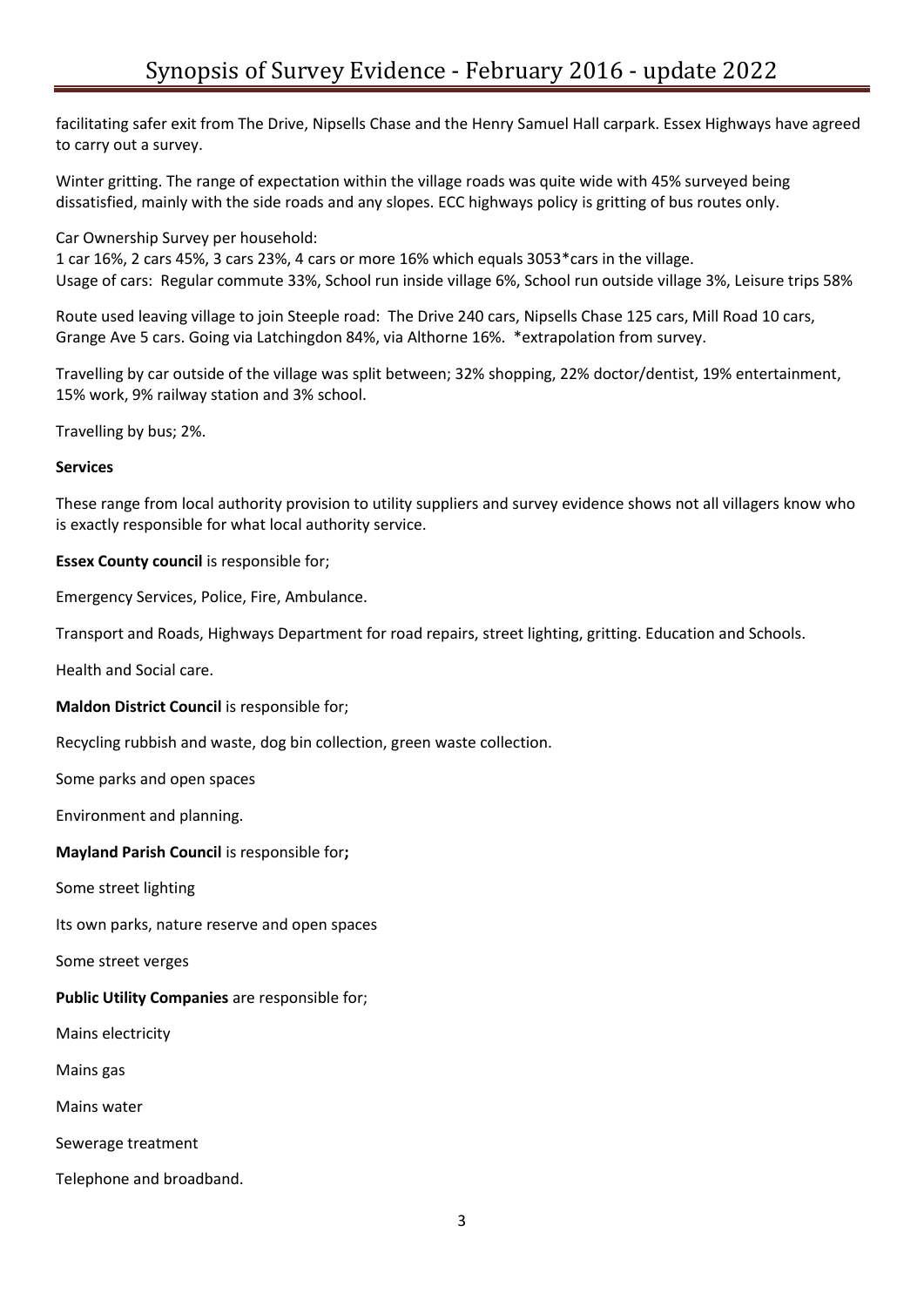# **Policing and Security**

The survey showed 82% of people felt safe in the village. Those that did not expressed their main concerns were around the shops and paths after dark. This could be addressed by better street lighting and more CCTV at the shops with greater police foot patrols and presence which would lead to better consultation and exchanges between police and local people.

Overall the village and surrounding area has a low reported crime rate compared to the national average so it is more a matter of perception than actual crime rate. Nonetheless villagers are advised not become complacent and still take normal security precautions.

## **Care/Mobility/Health**

Preference location for a local daycare facility was the shops area first followed by adjacent to the school, doctors or in The Drive.

Within the households completing the survey of specific health or disability problems, four of those problems are within Mayland/Maylandsea. Access onto Lawling Park playing field is problematic for electric disability scooters due to the soft ground. The provision of a combined perimeter path/cycle route would alleviate this and add to the round village cycle route. Vehicles parking on the pavement and uneven pavements are also a problem for disability scooters which we need to address.

Those unhappy with their Doctors and Surgery provision (6%) wanted more or late opening hours, Saturday appointments and their own doctor to dispense prescriptions.

## **Maldon District Council**

Less than 15% were dissatisfied with the services it supplies. Main complaints were the loss of the green waste collection at Nipsells chase and the recycling collection litter left behind.

## **Public Utility Companies**

Here 51% were dissatisfied with the services. By far the main complaint was with the broadband service being very slow, coupled with poor mobile reception and frequent loss of landline service. Sewers came next, at maximum capacity and overflowing in heavy rain and some pumping station failures. Followed by overloaded electricity supply network causing balancing switchovers and temporary power loss. Finally no gas supply to Mayland Hill properties.

## **Local Business & Shops**

Mayland/Maylandsea has a small designated employment area at Mayland Industrial Estate located off Steeple Road adjacent to the Mayland Mill plus riverside business at Cardnell's yard. Other random business is spread across various converted farm buildings. The vast majority of the village working population commute outside of the area.

The survey shows we should actively promote Mayland Business Park, the use of converted agricultural buildings, small business development and more office accommodation. Future expansion would ideally be in land adjacent to Mayland Business Park. Broadband improvement would be essential for office development.

**Shops.** The main retail frontages are located in Imperial Avenue, the supermarket is well used at 3 to 4 times, Post Office 2 to 3 times and other business 2 times per week per household surveyed. Parking is the biggest problem and should have been a condition allowed for at the back of the parade when past applications were approved. There is no other available adjacent land for expansion. A few other retail businesses operate from converted agricultural buildings. There is one garage/shop and one motor vehicle service repairs/ MOT business.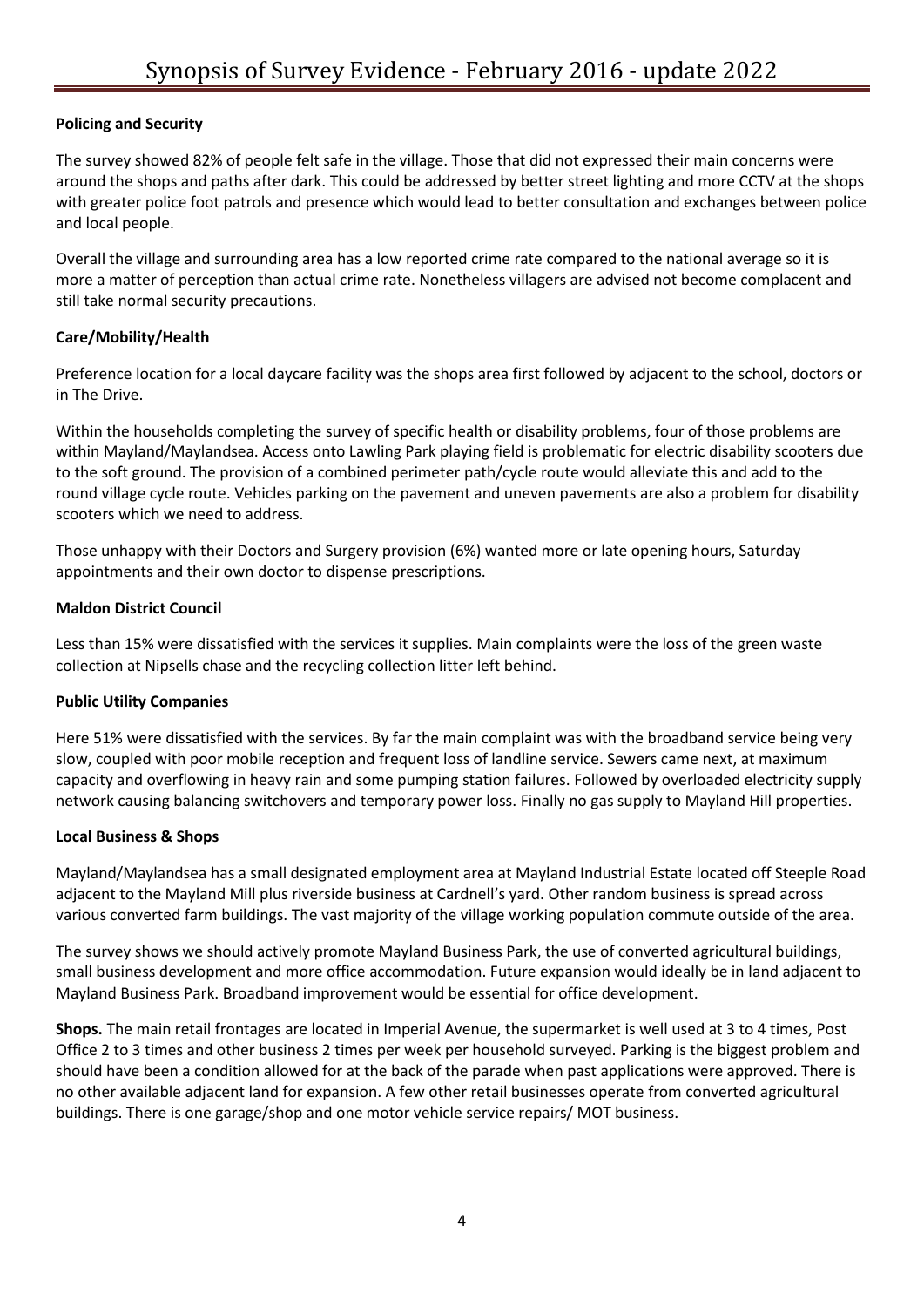**Eating out** in Mayland/Maylandsea the survey was split between;

|              | Takeaway | Restaurant | Public House. |
|--------------|----------|------------|---------------|
| Regularly    | 19%      | 14%        | 9%            |
| Occasionally | 60%      | 53%        | 48%           |
| <b>Never</b> | 21%      | 33%        | 43%           |

Wide cuisines of foods were available ranging from Chinese, Continental, and English to Indian.

Summarizing, our local Shops offer a wide range of goods and services. Any population expansion can be served by the odd local shop included in any new build area plan.

#### **Sport, Social & Recreation**

Football, Tennis, Netball and Boxing feature as the main sports played at Lawling Park with changing rooms, showers and toilet facilities (including disabled) in the Lawling Park Hall.

This is where most of the Parish Precept is spent so it is prudent to plan well ahead taking into account the survey requirements, the funds and grants available and the increasing maintenance costs as more facilities are provided.

The survey results provide a mixed picture for a wide range of facility requirements, some such as a swimming pool and go-cart track racing obviously not local but district provision. Add to this that only 55% wanted to see more opportunity for sport, 44% a new purpose built community centre, only 23% prepared to pay for it through parish rates and 40% no general view, makes for careful choices.

So how are our present sport and recreational facilities rated? The survey said:

Good 14%, Reasonable 32%, Poor 19% and no opinion 35%.

Only 13% belong to a club that meets regularly in Mayland/Maylandsea.

**Hall:** How many attend social events at the village halls? Our survey said:

|                          | Regularly | Occasionally | Never |
|--------------------------|-----------|--------------|-------|
| St. Lukes                | 4%        | 9.5%         | 21%   |
| <b>Henry Samuel Hall</b> | 1%        | 9%           | 22%   |
| Lawling Park Hall        | 0.5%      | 8%           | 26%   |

But would this usage change if a brand new hall was provided?

Taking in the above survey results it would be most prudent to make repairs to LPH to a good standard; new roof, new windows, pebble dash exterior, remove storage boxes, lay new flooring and redecorate interior. This could be integrated with a possible Boxing Club extension.

**Outside Facilities:** Include Skate Park, Young children's Park, Older children's Park, BMX dirt course, Tennis Courts and Football Pitches.

From a list of 12 possible extra facilities we are helped by the survey order of priority which will have to be phased over several years.

1) All weather picnic benches/seating area (completed 2017)

2) Adventure playground for older children (design out for quotes 2019)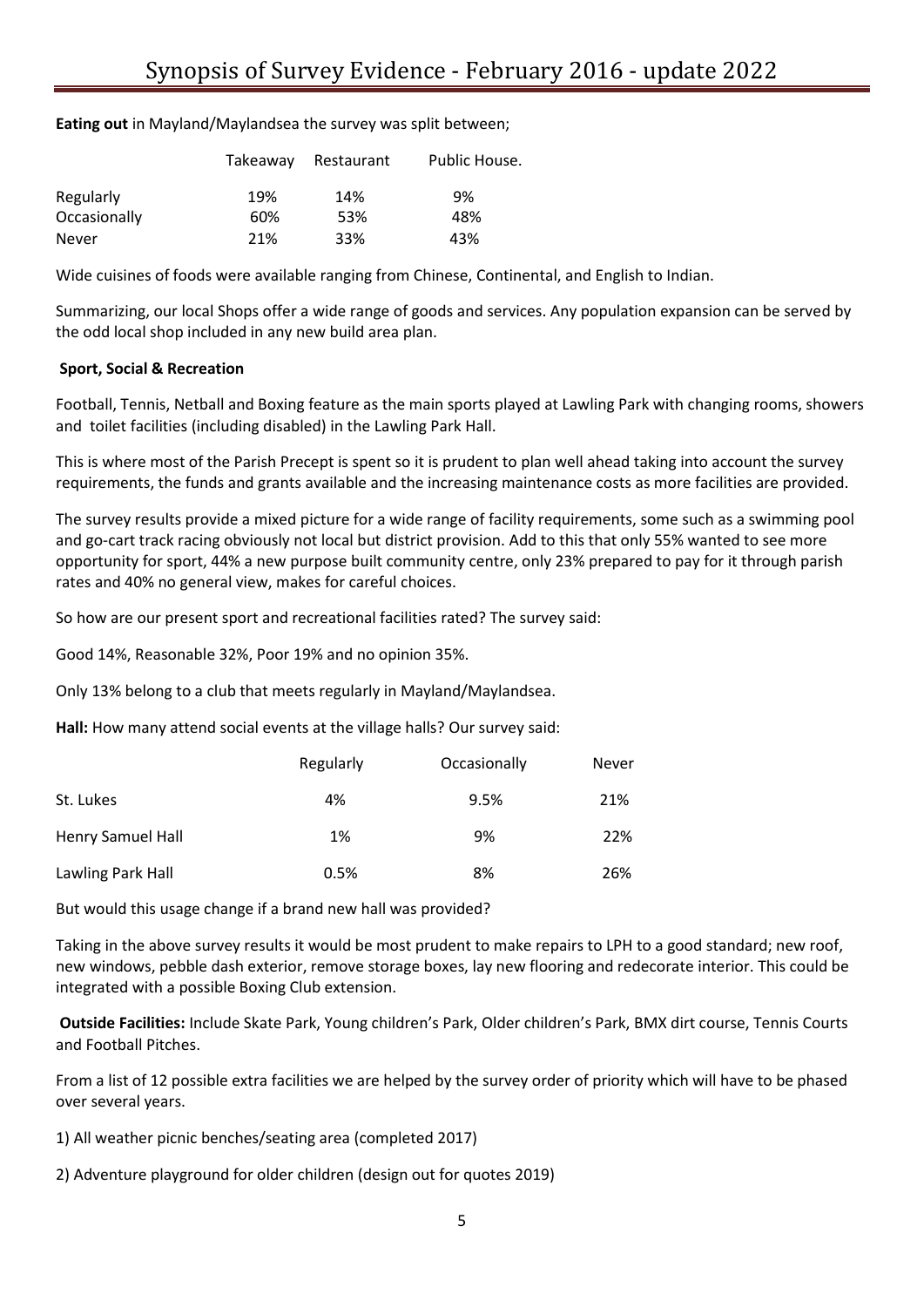3) Extension under sevens children's park (grant funding obtained - completed 2017)

4) Quiet seating area (combined with memorial garden completed 2019)

- 5) Formal garden area (as above)
- 6) Perimeter path (check on cycle pathways grants, existing paths resurfaced 2019)
- 7) Bridge crossing drainage ditch
- 8) All weather outdoor gymnasium area (completed 2019)
- 9) Artificial grass multi games area (preliminary quotations stage)
- 10) New park gates and fence
- 11) Boules pit

12) Skatepark extension (since survey this has become a greater priority, youths design out for quote))

**Nature Reserve** is visited by 62% of those surveyed with 53% calling for a further nature reserve area. Frequently mentioned is the old orchard between Nipsells Chase and the back of North Drive. There is a pathway (somewhat overgrown) through it, which could also form part of a cycle route round the village. Organisations and grants do exist to help in this. Further investigation is required. (5+ acres to be purchased as nature reserve 2019)

**Sailing** is available for members of Blackwater Sailing Club or Harlow & Blackwater Sailing Club. Mooring and maintenance is available at Cardnell's Yard.

**Dog walking** There were positive responses to the survey with 38% being dog owners and 36% of them having heard of/belong to the green dog walker scheme (wears a green armband and carries spare dog pickup bags available to other dog walkers). Suggested sites for new dog bin locations were given which MPC will check out. MDC Park Rangers have the power and will be engaged by MPC to target and fine the few dog walkers that do not pick up their dog litter on all MPC owned land.

## **Demographics (you & your household)**

This anonymous survey information gives an insight into the balance of residents in Mayland and Maylandsea. Most people move here and stay as the figures show, over 30+years 28%, 21-30years 21%, 11-20years 20% and up to 10years 32%. That's 68% staying 11 years or more. Thus the population is staying put, aging and their families are growing up, so there are fewer children under the age of 11 years (as shown by year on year reducing numbers at

the primary school). Further to this those local children that have now grown up, love the village and are looking for a family home, are hard challenged to find one that is affordable in the village. This is another pointer for more affordable properties to be built which should be at a pace that allows absorption into the local community.

**Employment** Survey figures for employment total 47%, retired 49% and unemployed 4%.

**Residents Age Range** Up to 10 years 4%, 10-20 years 7%, 20-40 years 12%, 40-60 years 29%, 60 -80 43% and 80+ 4%.

## **Sum up in one sentence what you like about the Village**

Quiet rural waterside village with very friendly people, lovely walks along the seawall and the countryside, low crime rate.

## **Sum up in one sentence what you dislike about the Village**

Village expansion too big with a density incompatible with rural past and antisocial behaviour of speeding vehicles and too much litter.